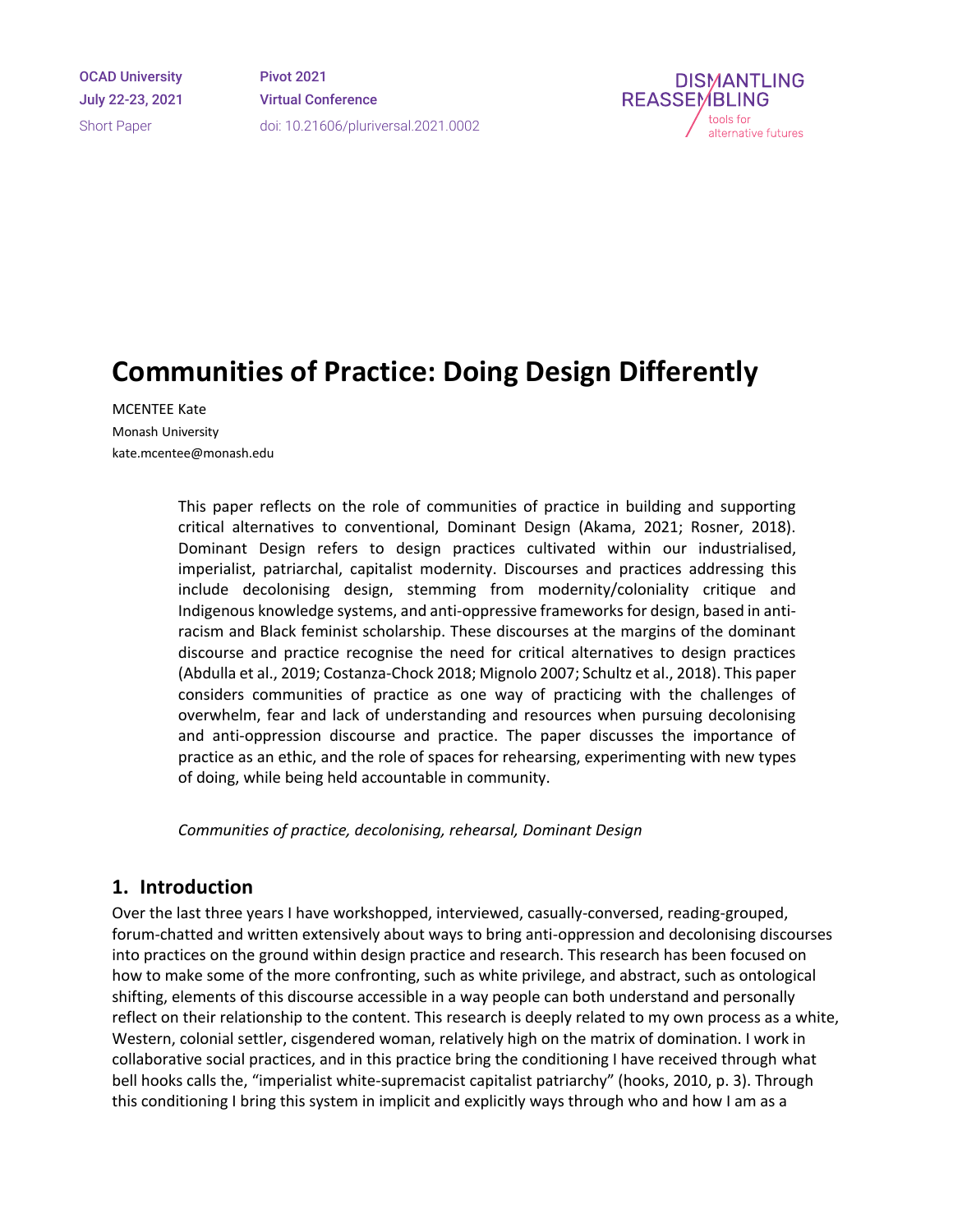person, my practices, my knowledge and frameworks For people who, like me, share characteristics that place us high on the matrix of domination, this system runs more seamlessly as a part of who we are- how we are socialised, cultural and family backgrounds, education, philosophical and religious orientation. White, settler, cisgendered folks positions, beliefs, values, actions are consistently validated. Without critical awareness we can go through the world without feeling interrogated, unsettled or erased by the system. This work is to help bring the critical awareness that allows us to instead interrogate, unsettle and start to erase the system.

Through the work of postcolonial scholars and decoloniality we are asked to 'delink' our ways of knowing from the modern/colonial structures, "we must consider how to decolonize the 'mind' (Thiongo) and the 'imaginary' (Gruzinski) that is, knowledge and being" (Mignolo, 2007, p. 450). The structures of modernity/coloniality often form the basis of not only our education, communication and political structures, but also serve to define the normative and dominant ideas around identity, aesthetics and social relations. The work calls for radical and comprehensive structural change to the very fabric of our existence, demanding abstract critical actions such as delinking epistemologies and shifting ontologies (Abdulla et al., 2019; Mignolo 2007; Schultz, et al., 2018). This response emphasises deep, structural change beyond what we do, but to our very foundations of how we come to knowing and our very being in the world. This is emphasised to contrast with additive changes such as changing practice and methods in order to make design 'better', (Schultz, et al 2018), using more inclusive language, or building peoples' critical consciousness (Tuck and Yang, 2012). Not as a mode of criticising these actions or doings, but as a call for work that has a more radical, ontological orientation. This discourse from the margins calls for work that is engaged externally—socially, historically and politically engaged—while also working on the small inter and intra personal scales as individuals and communities to be better able to embrace and be with plural and heterogenous worldviews (Akama 2017; Escobar 2018). Design researchers have offered guidance in how one might begin or engage the work of delinking and shifting through examples of producing complex, reflexive positionalities (Akama, et al. 2019; Albarran Gonzalez 2020); acting with deeper understanding of political and civilisational histories entangled in project briefs (Agid 2018; Keshavarz 2020); and highlighting valuable alternative designs that are discounted by conventional industrial standards (Calderón Salazar and Gutiérrez Borrero 2017; Sanin 2021).

Within engaged, everyday practices of professional designers, saturated by dominant discourse, there is an **enormity** to engaging decolonial and anti-oppression critiques. It asks nothing less than what can feel like an impossible task of dismantling the all-pervasive and powerful "imperialist white-supremacist capitalist patriarchy" (hooks, 2010). There is an **intimidating complexity** to engaging in structural change that feels beyond individual spheres of influence. It asks for deeper practices of self awareness and vulnerability with practices of personal disclosure (Akama et al., 2019). There is **fear and cultural resistance** to being "exposed" or "getting it wrong" in professional and social contexts. Personal disclosure is **uncomfortable** and perceived as "self-centred", "tokenistic" or "virtue signaling" in research and industry practices (McEntee, 2020). There is a **challenge of proximity and time for the relationship building** that is necessary to create material, political or social change work collaboratively with communities in everyday design work.

## **2. Practice**

As we recognise the personal and structural enormity in encountering decolonising and anti-oppression critique to design practice, it is also not a discursive critique, but an active process. Pedro Olivera describes, "the need to position decolonizing design as a *doing*...this process unfolds slowly and as a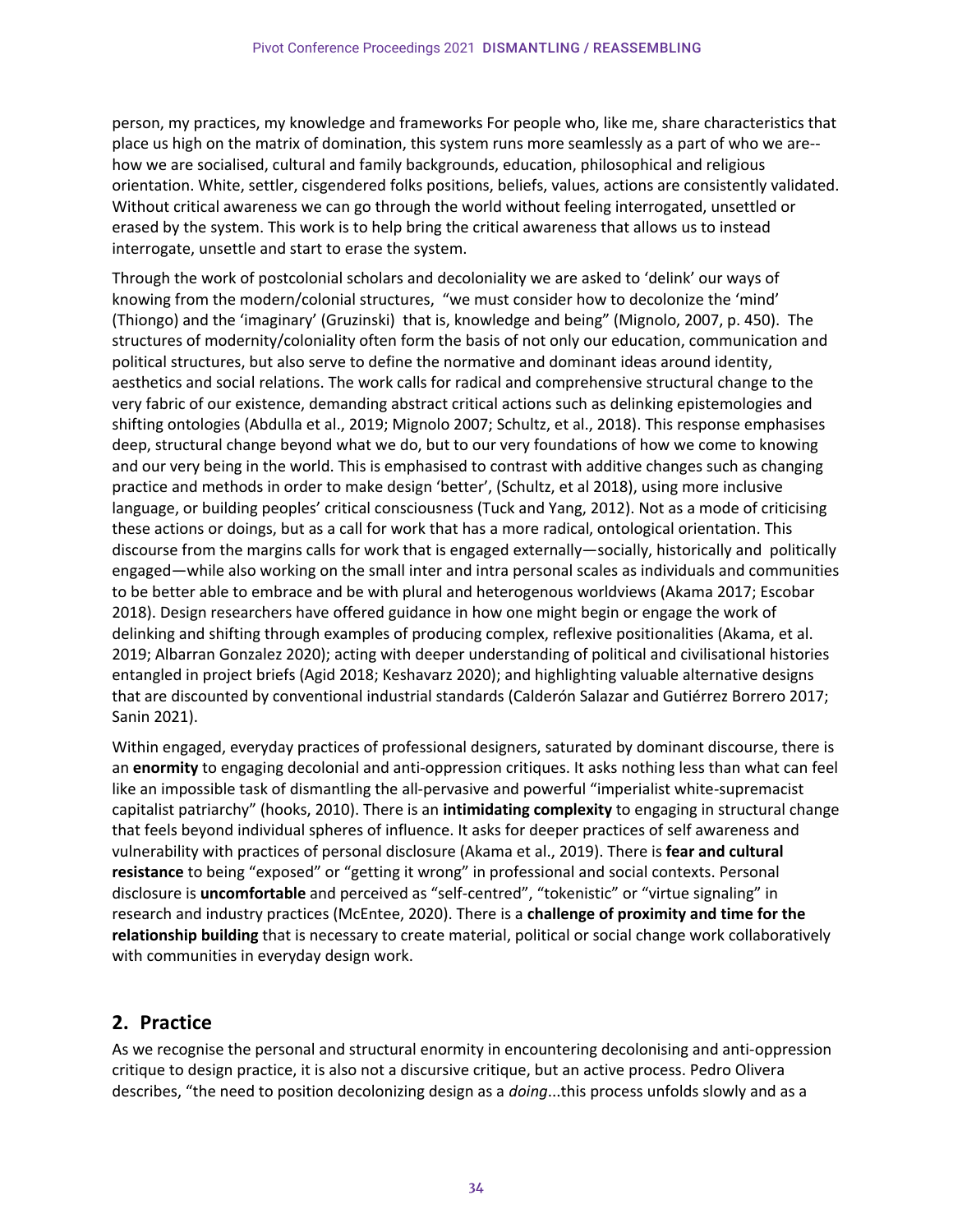constant struggle, without necessarily reaching a "pivotal point" of a "decolonial" or "decolonized" design" (Schultz et al., 2018, p. 93, emphasis in original). In a panel discussion at ServDes2020 design researcher Shana Agid discussed the work of practice. Drawing on an idea of practice from his work with leaders in the Transformative Justice movement, Mariame Kaba and Shira Hassan, she emphasizes practice as something that is done,

*[W]ith the acknowledgement that you are going to mess up...get it wrong many, many times, and it is through that work that one becomes expert…but not expertise as….a moment of differentiation but having practiced enough to feel that you can do things with the people around you (Penin et al., 2021).* 

Agid's presentation of practice and expertise offers a helpful re-frame in thinking about approaching the work to engage decolonising and anti-oppression work into our practices. By presenting expertise as something that is not an end goal, nor is it something that is 'right' or comprehensive, but is process oriented. It is not something contained in a moment, a knowledge of what to do and not do, but rather experience that builds over time, a commitment to show up for doing the work, for the learning and practicing, and engaging in the doing.

## **3. Communities of Practice**

Communities of practice are one way of organising a community of people. It is characterised by a group of people who share a common profession, and come together for purposes of connecting, networking, learning and building capacities around particular topics and skills related to their profession. It is formally differentiated from other community groups as requiring a shared field of practice, a regular, though not necessarily formal, engagement and that the individuals are engaged in an actual shared field of practice (Li et al., 2009).

Communities of practice are a type of environment that can be used to promote and allow for developing an expertise of "having practiced enough to feel that you can do things with the people around you". By this I mean considering a community of practice as a container that can hold particular *types of doing* which lead to a different kind of expertise. An expertise that is not about differentiating what one knows or doesn't, but rather is demonstrable through doing that comes from long term commitments and practice. This is an expertise in process, rather than content<sup>1</sup>. A focus of this work on process helps to redirect from surface level, additive changes, and begins to demonstrate deeper structural changes, even ontological, that an expertise in content often does not attempt. Considerations presented here to foster this container within a community of practice include: creating communities with shared political and social commitments; operating communities as open rehearsal spaces set up for feedback and repetition; curation of group members to ensure community accountability; and recognising the space as one in which the types of doing are not beholden to the timelines, budgets, client-demands and output-orientation of workplace cultures.

In my research I have drawn on my own experience of being a participant and organiser of communities of practice. Through I have attended to some of the ways these communities have created opportunities for my own development of practicing different processes. This includes *finding language to directly acknowledge my whiteness and privileged perspectives; trying (and failing and processing and learning)* 

 $1$  This language and orientation to direct attention to process rather than content comes from the teachings and practices shared with me over many years as a committed student of Zen Awareness Practice through the Zen Monastery Peace Center, https://www.livingcompassion.org.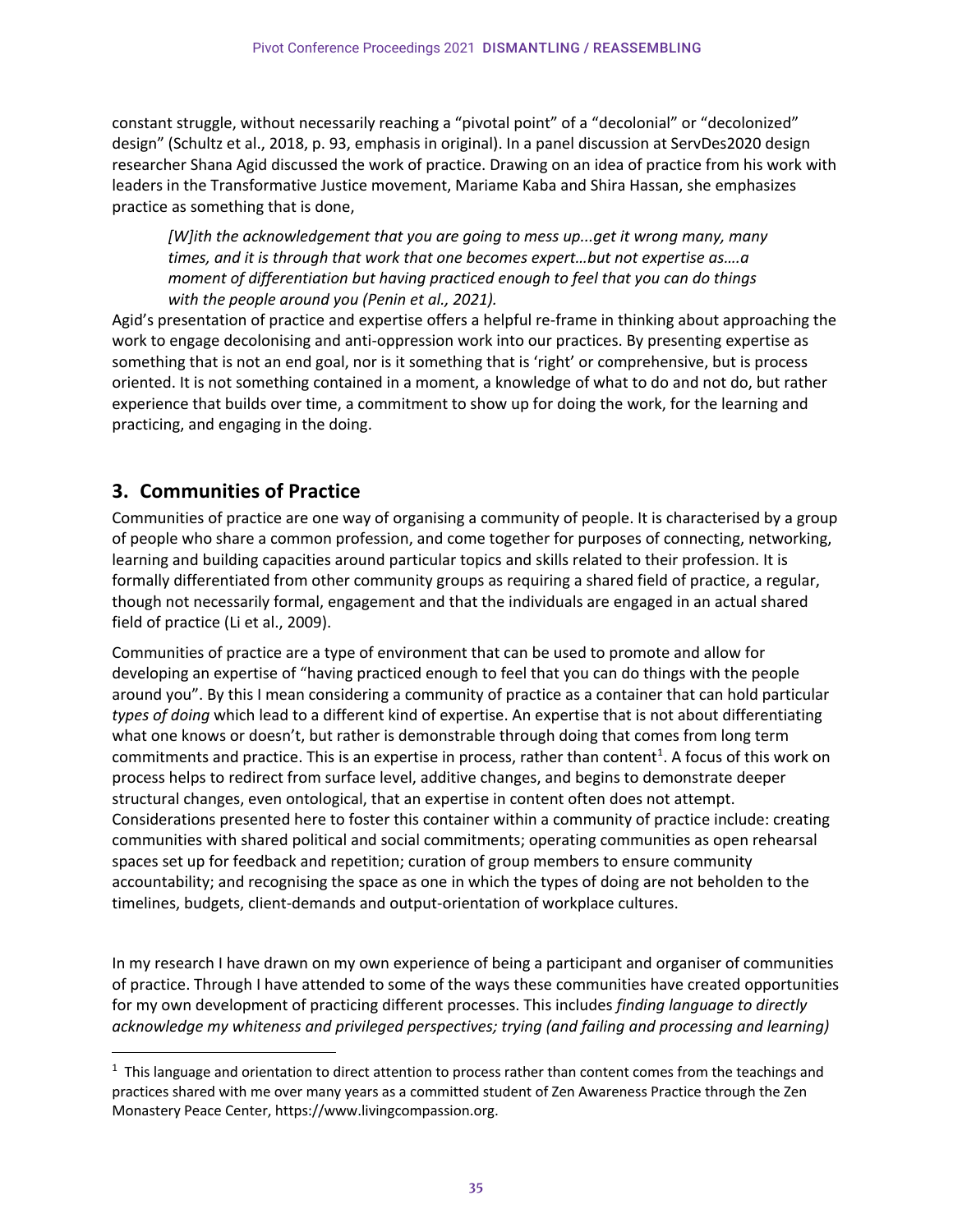*to create space 'safe' to share lived experience in a setting across varying levels of matrix of domination; becoming more comfortable and versed in work and practices that are not profit- or goal-oriented; being made aware by peers how power dynamics are being created and shifting; confronting my own unconscious erasing and discounting trans-identities through language and group dynamics.* These situations point to changes in process, not tangible outcomes in which a concrete takeaway can be accounted for, a card deck created for others to learn from, but from continual engagement, with a common group of people, holding and creating space to practice.

#### *3.1. Shared Commitment*

The shared commitment that the community is joining around is a commitment to ethical, just, antiracist, anti-oppression, decolonising practice in design. Examples from my practice include the CoDesign Club, a community of practice committed to the Design Justice Principles, the Design & Ethics group of Service Design Melbourne, a professional network organised to ethically challenge design practice and values in community, and reflective listening partnership<sup>2</sup>, which is a one-on-one weekly check-in to reflect on our own respective work, emphasising process over content. The way a shared commitment is defined by a group could vary based on the identities of participants, professional roles, overall goals of the group (social, networking, professional support, consciousness raising, writing, etc.) as well as geographical location and pre-existing relationships. It is important to note that within an invited community of practice, diversity shows up. The research here is specifically for audiences who have privileges derived through race, gender identity, class, education. This work is trying to make legible how these privileges show up in our work in diverse spaces, and offer practices of attending to this. However, people within a community of practice can be there for different, or multiple, reasons. It is not exclusively a space for the kind of practices described for this specific audience.

#### *3.2. Rehearsal space*

Rehearsal spaces are known as committed time and space for practicing something particular before public-facing 'performances'. They are collectively run and organised with the purpose of practicing *and* providing productive feedback. A rehearsal space serves as both the space in which the work is created and a practice space which allows you to confront, review and change how you are approaching the work. What is meant here is not to rehearse to the point one is 'prepared' with the 'right' answers, but to have the opportunity to create the conditions for practice, feedback and reflection in order to develop better performance. Creating a rehearsal space encourages taking risks and trying things out you may not have done before.

Rehearsals are spaces informed by an ethic of practice. This helps *create the conditions* to allow for vulnerability of personal disclosure rather than polish of personal presentation. That this work will not be easy or done well the first time. It allows for a long-term commitment to learning and changing, rather than needing to *know* and quick fixes to practice. A community of practice might present the opportunity one needs to practice acknowledgement of country, ask for help on creating inclusive language for an event, share a sensitive story, get advice on calling in a colleague, or be a space for you to be asked to recognise some of your own ignorances and privileges from which you are operating. In specific action, these are perhaps small instances. But taken collectively, looked at from a process level, what they being to empower or shift is deeper than the act itself.

This requires that the community of practice be calibrated to a similar level of expertise and depth. It should be a space in which all can actively participate, as well as learn from others in the group. If there

<sup>&</sup>lt;sup>2</sup> This professional practice is based on a similar program I have participated in for many years run by the Zen Monastery Peace Center, Reflective Listening Buddies.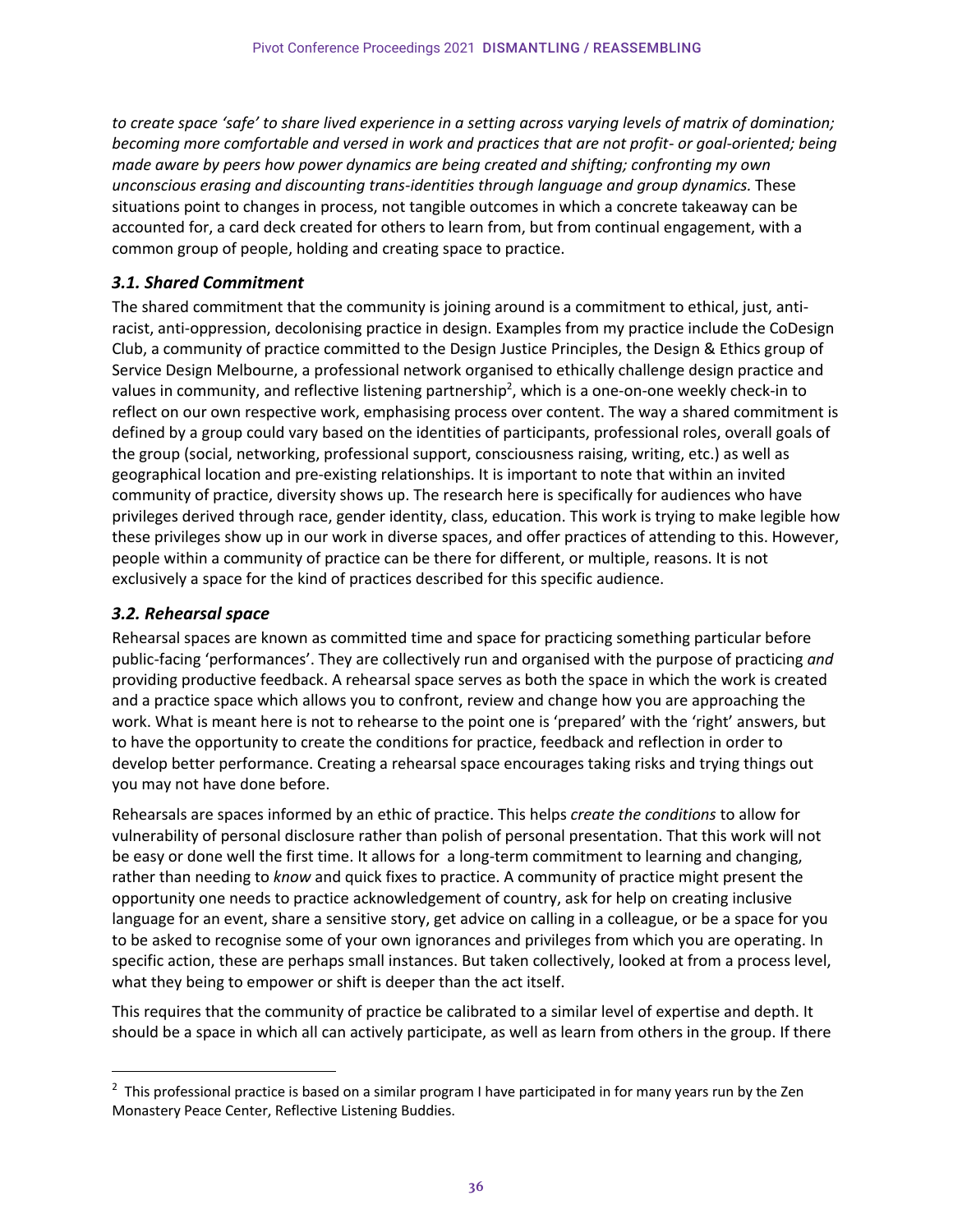are significant differences in hierarchy or expertise, it becomes a challenge for everyone in the space to be active participants. It risks becoming a passive environment, with a few leading conversations or presenting content, while others passively listen. Or conversely, a space that does not feel safe or appropriately challenging depending on how people are exploring their own identity, criticality or practice. People in a rehearsal space ideally should be able to contribute to the learning and development of others, as well as be challenged by the content and process brought by others.

#### *3.3. Types of doing*

Day-to-day work and life environments are shaped by budgets, timelines, expectations, solution-seeking and evaluation. These systems and structures, whether in industry or academia, are suffused with values of patriarchy, modernity and white supremacy. The processes and relationships that operate within these spaces are often subject, or easily fall into, ways of operating and values decolonising and antioppression work are actively pushing against. Communities of practice can be, through conscious effort, spaces that operate outside of these norms. Established outside the need to contribute in financial or productive terms, without the aims to create work, publications or even recognition. Through prioritising time and resources for building relationships, learning, sharing and processing, practitioners can come together to work, create and discuss in wholly different environments. This asks one to fundamentally reimagine a design practice that is not working towards outcomes, golas or client needs. It questions what might be a design practice of the future that operates outside of the current conditions which define doing. It is uncommon to come together with other professionals in our field in these ways. It can feel unnatural or uncomfortable. It takes time to learn how to be with others and learn without a sense of productivity, urgency or valuation.

Structural ignorance is a force which supports the kinds of structural oppression norms common in working environments. By removing some of the constraints prevalent in our places of work, these ignorances can be revealed to us and become a space to hold ignorance to account. This includes exposing ingrained behaviours and beliefs toward superiority, erasure, individualism and oppressive biases.

### **4. Conclusion**

The necessary and crucial response for anti-oppressive and decolonising alternative practices is urgent and impassioned, but the work of getting there is slow and careful. This paper highlights the need to find places to work outside the immediacy and logic of solution-finding or fixing. To create practices which are shaped slowly and over time, through long-term, sustained commitments. In our immediate workplace environments it can feel impossible to engage alternative, anti-oppressive practices. Communities of practice may serve as a place for creating commitments, building skills, relationships and ways of working at a distance from these structures. The examples in this paper seek to discourage methods, tools and answers for 'how to' decolonise or create anti-oppressive practices, and encourages regular embedded practices, supported by community, attunement and reflection.

### **5. References**

Abdulla, D., Ansari, A., Canlı, E., Keshavarz, M., Kiem, M., Oliveira, P., Prado de O. Martins, L., & Schultz, T. (2019). A Manifesto for Decolonising Design. *Journal of Future Studies*, *23*(3), 129–132.

Akama, Y. (2017). *Kokoro* of Design: Embracing Heterogeneity in Design Research. *Design and Culture*, *9*(1), 79–85. https://doi.org/10.1080/17547075.2017.1280266